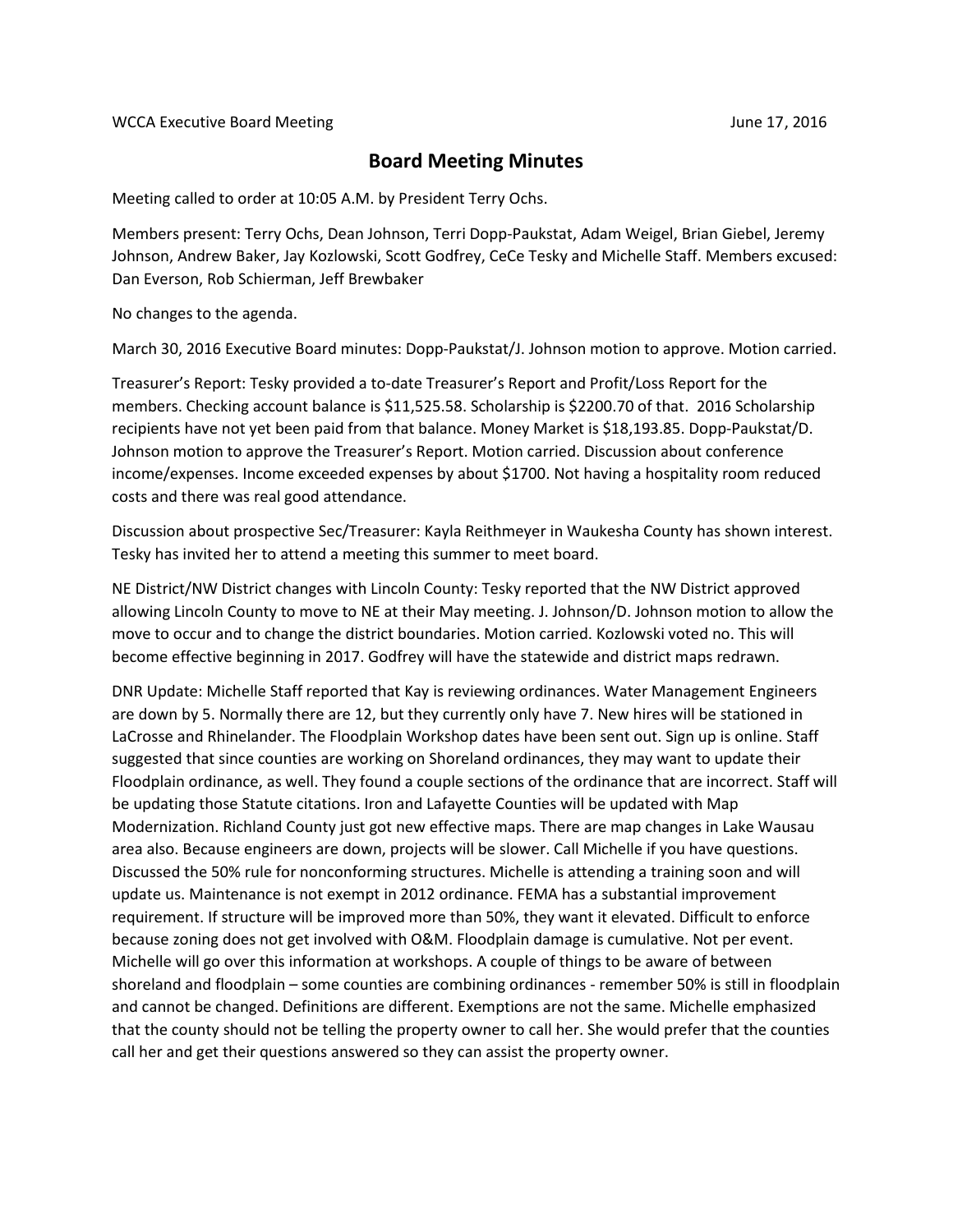CLUE: Lynn was not able to attend. Her written updates are: The Zoning Committee workshops in Hayward and Eagle River went well. There is a Planning Commission workshop on Thursday, June 23 at the Marquette County Services Center in Montello. There is a BOA workshop at the same location on August 18. The upcoming Land Use Megatrends publication this summer will be about Transportation in WI. The shoreland zoning update videos have been popular. Part 1 has had over 1200 views. Counties can get a copy of the PowerPoint slides from Lynn to customize to their needs. It is an excellent resource for public hearings and listening sessions.

WWA Update: Kyle has been doing workshops with extension educators. They are close to being able to ship out final model ordinance for wetland protection. Kyle is available to provide consultation and information to counties who are interested in doing that.

## DSPS Update: None

WCA Shoreland Task Force is being created. Terry Ochs is on the committee, along with Dale Shaver from Waukesha and 2 attorneys, among others. Some of the things they are discussing is…. What does the language mean? What is happening out there? First meeting is on Monday June 20 @ Schmeekle Reserve.

Committee Vacancies: There are some vacancies in committees that Michelle was in. CeCe will be chair of Awards/Scholarships. Karl Jennrich will be chair of NR116. Jay Kozlowski will be chair of Nominating Committee. Adam Weigel will be the chair of the Audit Committee. Weigel/D. Johnson motion to approve changes. Motion carried.

Program Report: Fall conference is Oct12-14 @ Radisson Paper Valley. Scott will be checking place out in July. Spring conference location discussion. Consensus is to keep it at Stoney Creek. Reliable venue. Clean. Friendly. Cost effective. March 30-31 is first choice or 23-24 is second. Copies of draft agenda for fall were passed out. Discussion about suggested topics including: Effective communicator from WI DNR person (Terri), how to react to media and questions, event barns and input on shoreland guidebook. Scott would like a list of locations around the state that could accommodate our group. District by district. Sara Heger from MN Onsite Sewage Treatment Program was great! (Terri) County Concrete can provide solutions for pervious pavers. It was decided that we were able to get much more program work done without the program coordinator  $\odot$ 

Legislative Report – Rob had sent report ahead of time. Should we be gearing up for another onslaught of bills? How do we want to react? How can we be proactive? "How to speak to your legislator" may be a good conference session. Majority of members want us to stay working with WCA legislatively. Members want to be informed.

No reports for Administrative, Nominating, Audit, Outreach, POWTS,

Awards Committee: Tesky reported that the Professional of Year applications will be in DeCoder next week.

Shoreland Committee: We will probably open up shoreland guidebook once everyone gets their ordinances adopted. Most found the guidebook helpful in evaluations.

Webpage/DeCoder – Tesky will be sending out the summer DeCoder next week. She will be working on a directory for the website over the winter and starting in the fall.